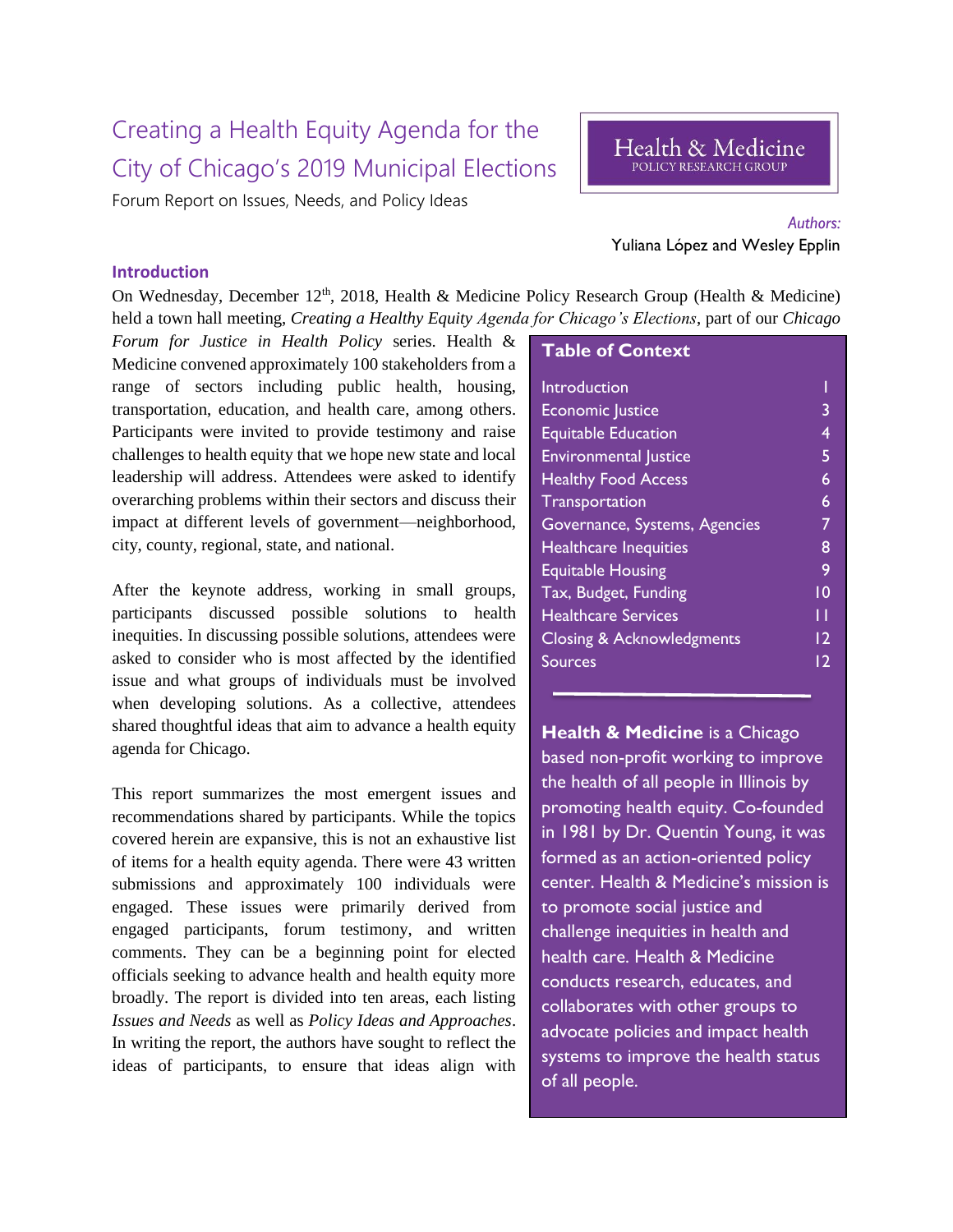advancing health equity, to add necessary details as needed, and to remove ideas shared that did not seem to be aligned with health equity.

This report will be shared with mayoral and city council candidates, health equity organizers and advocates, and public agencies. We hope that readers and their organizations will use this as an opportunity to reflect on the inequities raised in this paper, their causes, and ideas for potential solutions, and to continue to work and organize to advance health justice for all Chicagoans.

## **Understanding Health Equity**

For the purposes of reading and understanding this report, the following definition of **health equity** may be useful, as it helps captures the degree to which just circumstances across people's lived experiences are necessary for advancing health equity. This definition was developed by Dr. Camara Jones.

*Health equity is a process of assurance of the conditions for optimal health for all people. It requires at least three things: valuing all individuals and populations equally, recognizing and rectifying historical injustices, and providing resources according to need. Health inequities will be eliminated when health equity is achieved.<sup>i</sup>*

## **Social Determinants of Health Framework**

The **social determinants of health** are the "conditions in the environments in which people live, learn, work, play, worship, and age that affect a wide range of health, functioning, and quality-of-life outcomes and risk."ii Social determinants of health are shaped by the distribution of money, power, and resources. iii "**Structural determinants of health inequities**, more simply referred to as **structural inequities**, refer to the systemic disadvantage of one social group compared to other groups with whom they coexist and the term encompasses policy, law, governance, and culture and refers to race, ethnicity, gender on gender identity, class, sexual orientation, and other domains."<sup>iv</sup> References to social identities are needed to highlight the ways in which structural inequities not only disadvantage some groups of people, but also advantage other groups and impact health outcomes and health inequities for everyone. These identities should be considered in relationship to systems of oppression, such as racism, class inequity, genderism, sexism, heterosexism, ageism, ableism, and nativism, particularly as we seek to develop equitable public policies and practice to advance equitable circumstances.

The following resources can provide more background on the relationship of social determinants of health and structural inequities to health equity:

- *A conceptual framework for action* [on the social determinants of health. Social](https://www.who.int/sdhconference/resources/ConceptualframeworkforactiononSDH_eng.pdf)  [Determinants of Health Discussion Paper 2](https://www.who.int/sdhconference/resources/ConceptualframeworkforactiononSDH_eng.pdf)
- [Beyond the Clinic: A National Health Equity Review Implications for our local safety net](http://www.hmprg.org/wp-content/themes/HMPRG/backup/PDFs/2018/National%20Health%20Equity%20Research%20Paper.%20March%202018.%20Updated.pdf)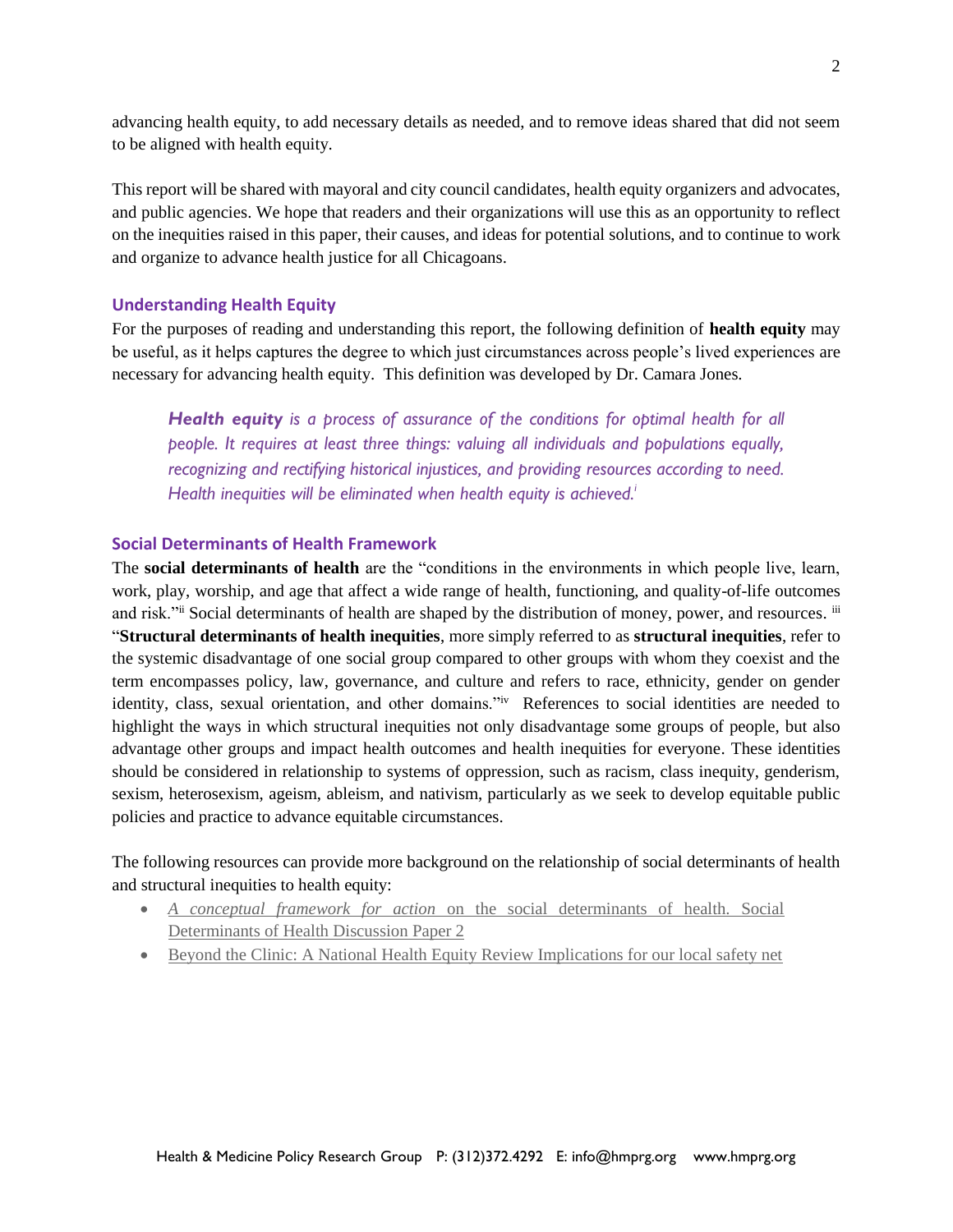#### **Economic Justice**

Ensuring all individuals have the economic resources needed to be healthy and support their families to live with dignity is necessary for health equity.

#### **Issues and Needs**

- Current minimum wage is not sufficient for cost of living in Chicago
- Lack of employment opportunities based in communities
- Inequitable workers' rights, disproportionally affects workers of color and low-income workers
- Rise of contracted, temporary, and low-wage jobs that lack benefits, stable schedules, or opportunities for advancement has led to a massive increase in precariously employed individuals and both underemployment and unemployment
- Worker dissatisfaction and burnout
- Worker harassment and worker injury
- Lack of affordable childcare
- Protection, including worker safety and job security, for healthcare and home care workers
- Enforcement of paid sick day policies
- More paid civic opportunities for youth
- A stronger pipeline programs for youth to enter medical, health, and other top professions

- Ensure that all workers have access to the resources needed to live healthy lives, including a thrivable wage, health insurance, retirement benefits, paid sick leave, stable schedules, and protection from discrimination, harassment, and exploitation
- Establish a minimum, thrivable wage for all Chicagoans at \$15 per hour
- Create more job opportunities within communities, especially for youth
- Require mandatory minimum paid vacation and paid maternity leave, free education, and access to reproductive healthcare
- Assess employment opportunities within communities of color and form plans in response to unmet needs
- Support workers' rights to organize and unionize
- Free, universal public childcare and early education for all families, regardless of income
- Provide health insurance and other supports to stabilize the employment of community healthcare workers
- Use Tax Increment Financing (TIF) funding to create new employment for community members within their communities
- Help advance policy and initiatives to make workplace both healthy and safe
- Advocate for diversity in health workforce and workforce development more broadly
- Implement loan forgiveness or repayment program for health care professionals working in underserved healthcare areas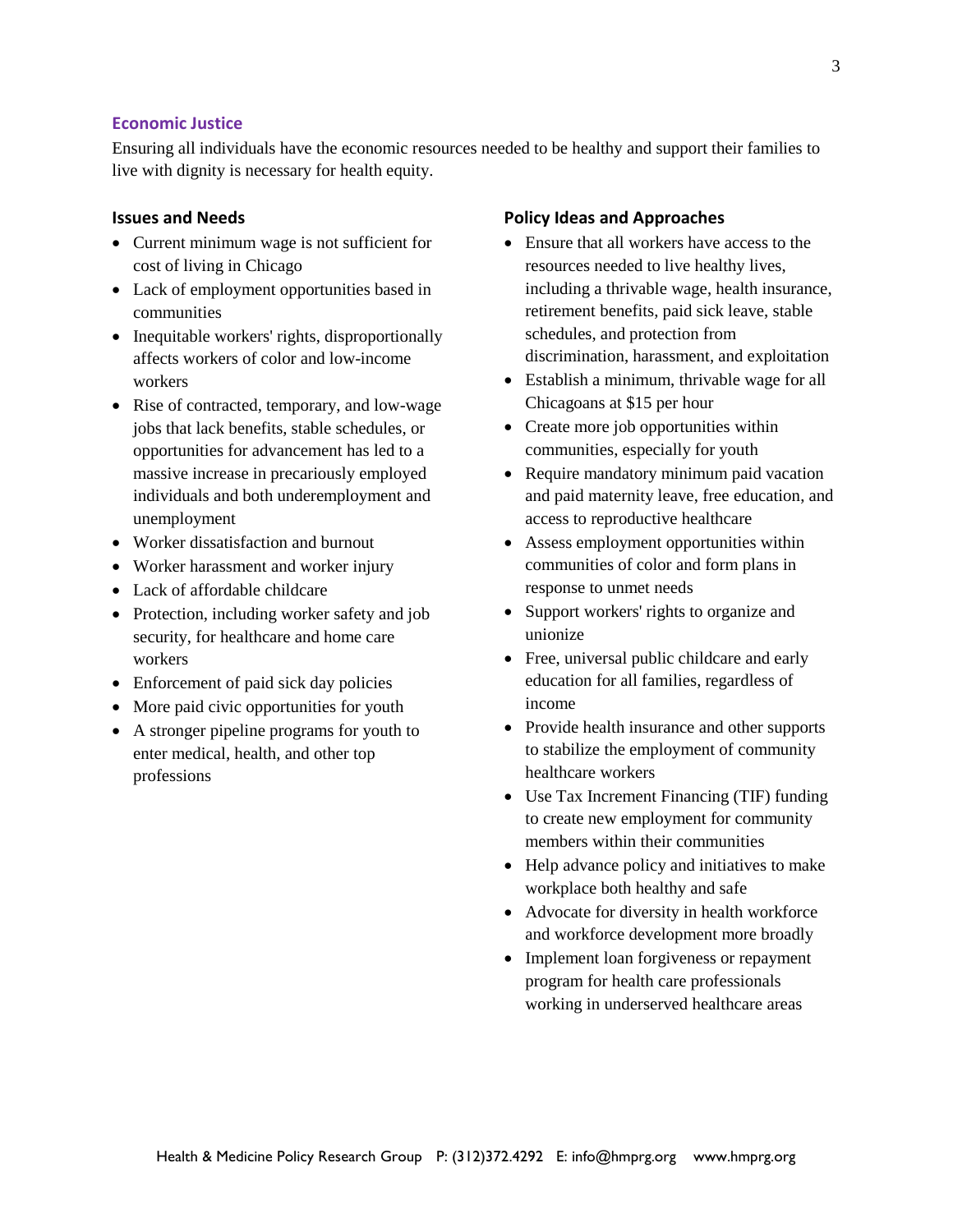#### **Equitable Education**

Health equity requires that all students' health, social, and emotional wellbeing is supported. Equitable education creates opportunities for people to participate fully in society, to have gainful and meaningful employment, and to support their own health.

## **Issues and Needs**

- Chicago Public Schools (CPS) do not receive equal distribution of services, resources, and quality education
- Inequitable opportunities and resources are clear between schools within communities of color versus schools in downtown area and north side
- Increase of lack in funds for majority of schools in communities of color
- Unhealthy and inadequate food options provided at schools with majority student body of color; students who must stay for extracurriculars go hungry most of the day
- Asthma-related school absenteeism is linked to lower academic performance, especially among students of color
- Low-income families cannot afford a highquality education for their students
- Major decrease in number of certified school nurses, licensed practical nurses, and other clinicians at schools
- Shortage of social workers and counselors
- Lack of behavioral health care and mental health resources for youth
- Poorly funded school-based health centers
- Desperately need student health programs in schools
- Poor funding of after school programs for students attending underserved areas
- School closures in south and west side communities have largely impacted students and families of color

## **Policy Ideas and Approaches**

- Must establish an elected representative school board for CPS and City Colleges
- Increase budget for education, after school programs, special education, and parentstudent health programs and classes
- Increase positions and fully fund full-time nurses, social workers, and mental health counselors at each school, especially in historically underserved communities
- Increase trauma-informed care; require trauma-informed training for all CPS staff
- Create incentives for teachers of colors to work at underserved communities such as loan forgiveness programs and mentorship
- Ensure all schools provide healthy lunch options to their students; provide dinner options for students staying for extracurriculars
- Increase number of school-based health centers
- Use schools to provide after-school mental health services for students, their families, and other community members
- Pull money from City's policing budget (\$4) million/day) to invest in neighborhood safety efforts, mental health services, youth jobs and recreation
- Incorporate public health and social justice into school curriculum

*"We had 300 certified school nurses serving 600 public schools; now, we have 110 serving about 500 schools." —School nurse*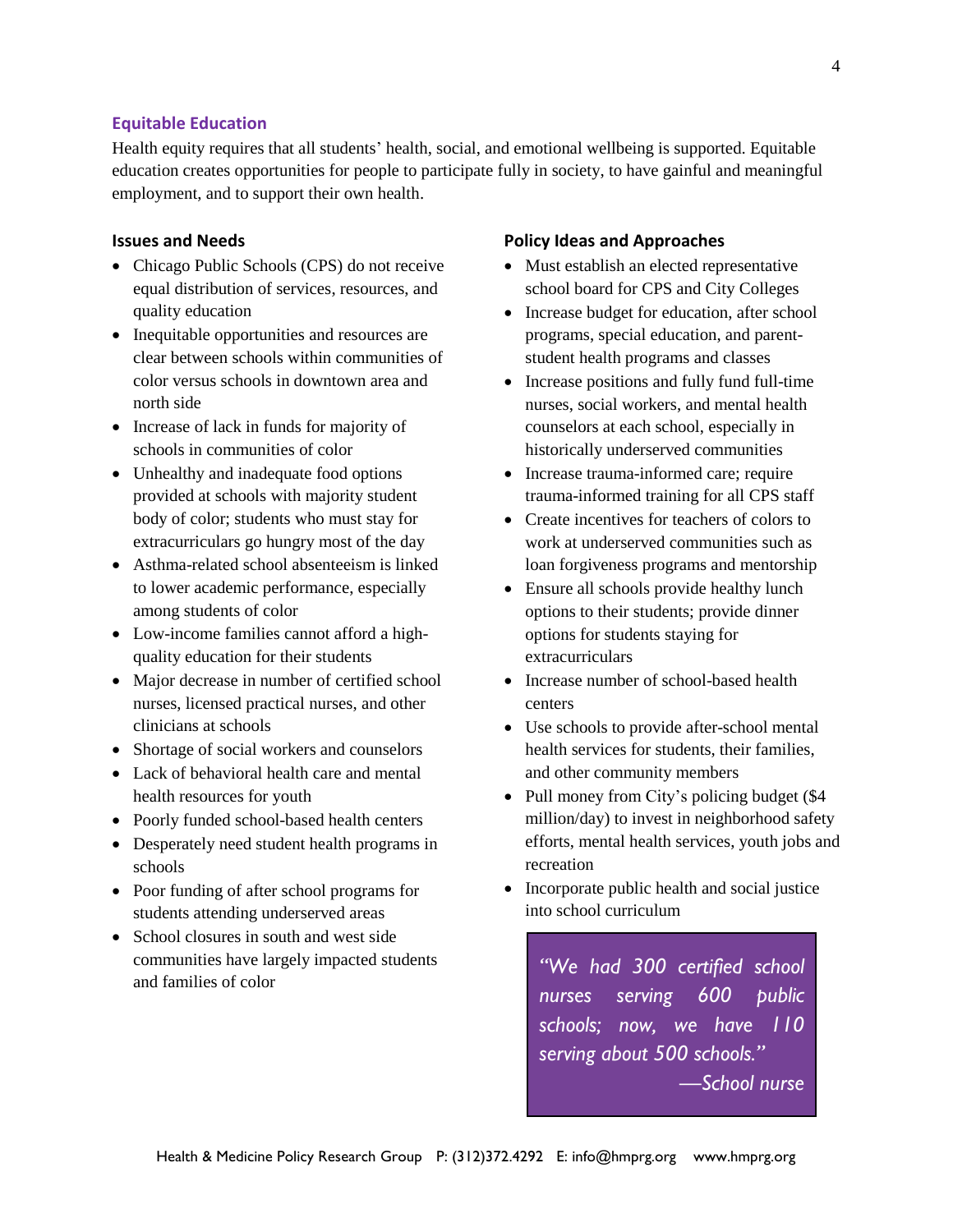## **Environmental Justice**

Health equity requires that living and working environments are safe for all individuals. Healthy, safe social and physical environments affect the overall health of the community. The built environment influences health by providing or preventing opportunities for physical activity, adequate transportation, and social connectedness.<sup>v</sup>

## **Issues and Needs**

- Toxic air pollution and other environmental health hazards are disproportionately prevalent in low-income communities and communities of color<sup>vi</sup>
- The Better Government Association and Natural Resources Defense Council released a citywide map demonstrating heavy presence of scrap yards, distribution warehouses, and other polluting businesses in communities with large concentrations of African Americans and Latinx families<sup>vii</sup>

*"Any health equity agenda would be incomplete without ensuring that environmental justice is included as a health priority"*

*—Nurse*

- Families of color are disproportionately affected by nearby manufacturing and transportation-related developments
- Many of Chicago's industrial corridors are located near parks and residential neighborhoods, home to families of color
- High lead exposure in paint in older homes contribute to lead exposure; unrepaired lead service lines lead to lead in drinking water
- Disinvestment in healthy built environment in communities of color including parks, streets, sidewalks, and other public spaces
- Lack of safe space for community building and engagement
- Numerous city-owned abandoned buildings within low-income communities negatively affect the safety and environment of the community

- Institutionalize health equity in all policies by, for example, requiring health equity impact statement for policies under consideration
- Uphold the tenets and principles outlined in the Executive Order 12898—Federal Actions to Address Environmental Justice in Minority Populations and Low-Income Populations<sup>viii</sup>
- Rethink planning and zoning policies that have placed polluting factories within impacted communities; environmental justice advocates, researchers, and community members must be present in policy development
- Require environmental monitoring of areas impacted by pollution and enforce antipollution laws
- Stop locating polluting industries and waste disposal sites in low-income communities
- Increase funding for Lead Poisoning Prevention program and citywide remediation
- Support healthy community building by funding air, water, and land cleanup programs
- Invest in public space development such as parks and streets in south side and south-west communities
- Perform walkability assessments
- Invest in the infrastructure of abandoned cityowned buildings and use them for community programming and building
- Pass an ordinance for proactive apartment rental inspection program
- Create safe spaces within communities of most need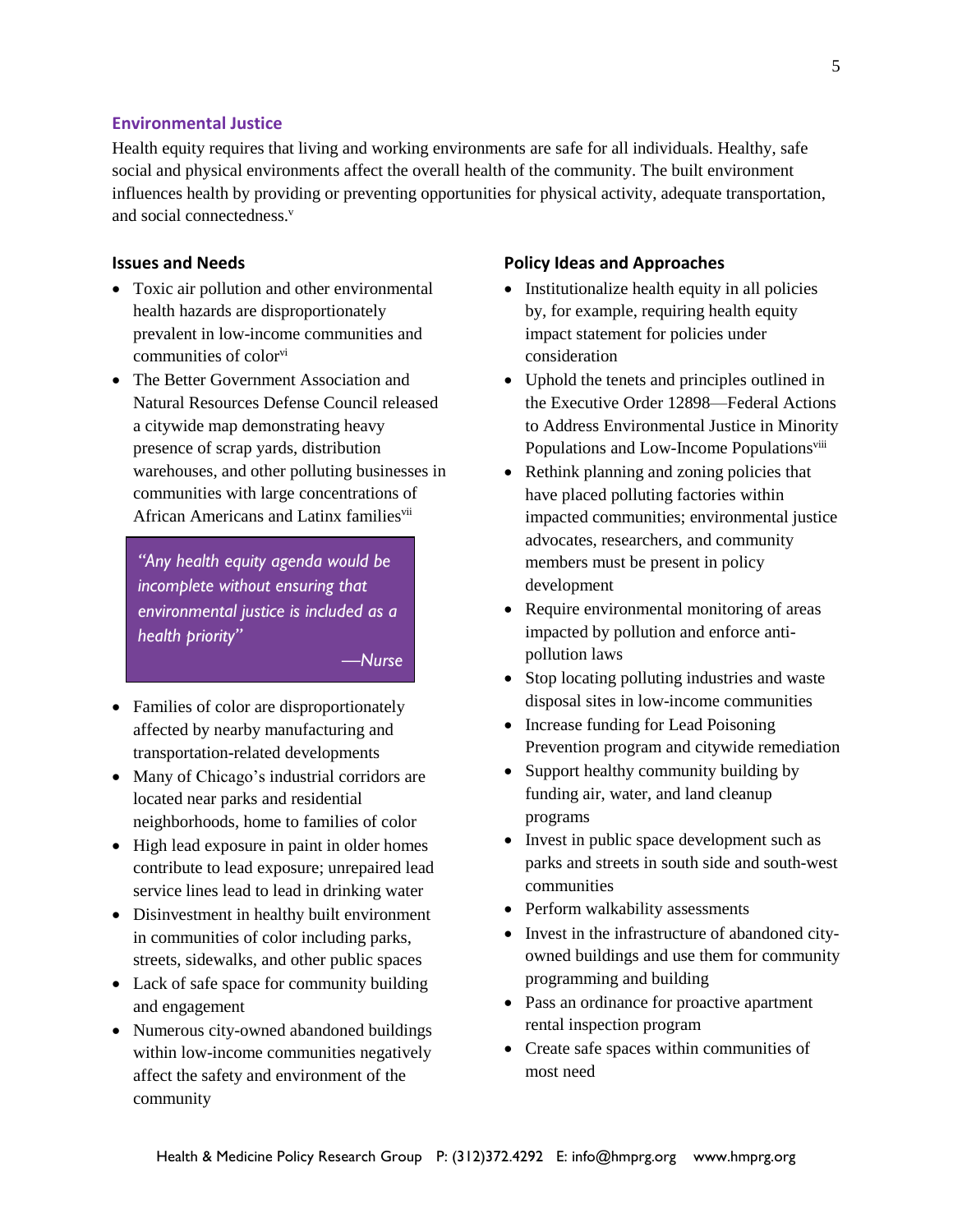#### **Healthy Food Access**

Ensuring all individuals have access to healthy and affordable food within their communities is essential to health equity.

#### **Issues and Needs**

- Communities of color do not have large supermarkets within walking distance
- Lack of healthy and affordable food in underserved communities remains a challenge in many parts of Chicago

#### **Policy Ideas and Approaches**

- Expand public services assistance and conduct food insecurity screening in lowincome communities
- Promote good food purchasing programs
- Improve food quality for students

## **Transportation**

Health equity requires ensuring all individuals have safe and affordable access to transportation to access needs.

## **Issues and Needs**

- Lack of transportation to access healthcare needs
- Transportation access is not equitable for all Chicagoans
- Areas that lack transportation access also have lack of jobs and opportunity, and transportation should link people to jobs

- Provide transportation to help people access healthcare needs—clinics, hospitals, health centers
- Expand public transportation and access
- City needs to invest in innovative, regional transportation improvements
- Increase public transportation and increase employment and opportunity in disinvested communities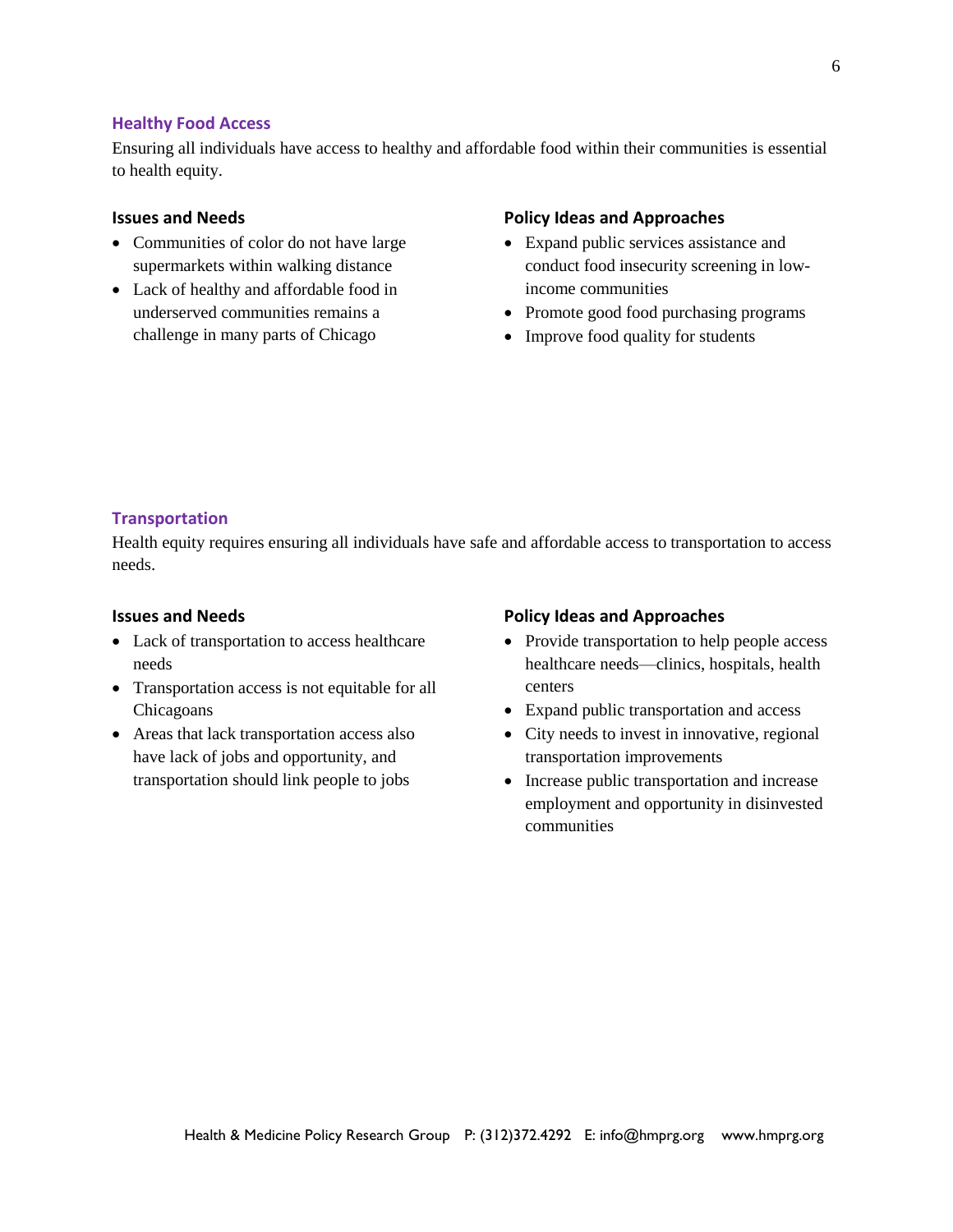#### **Governance, Systems, and Agencies**

Strategies at the governance, system, and agency level can ensure equitable policies, strategies, and approaches to improve the health of all individuals.

#### **Issues and Needs**

- Lack of City Council accountability and transparency
- Siloed systems and communities are slowing and hurting progress towards health equity
- Crisis intervention services are siloed
- Lack of community input and representation on important health discussions
- Over-policing of communities of color
- Structural violence, including systemic racism such as racial profiling
- Years of unaddressed trauma
- Social isolation, particularly for older adults and people with disabilities
- Increase of suburban poverty as people are displaced from the city

*"Elected officials must figure out how can we lift up the entire system to better serve families and have communities at the table when they implement policies" —Community organizer*

- Require quorum for all City Council votes
- Better transparency for City Council, such as by having a webcast of all City Council and committee meetings and make available online
- Inner city communities and leaders must work with suburbs to learn from each other
- City should collaborate with appropriate sectors to invest in health programs and promote health and wellness
- Chicago Department of Public Health needs to be involved and have a higher presence within communities
- City should state their opposition to pending changes to the federal "public charge" rule, protect sanctuary cities from federal reprisal, and expand access to IL benefit programs
- City should work with Chicago Police officials to prevent profiling by police
- Eliminate the loopholes which permit Chicago Police Department (CPD) to cooperate with Immigration and Customs Enforcement (ICE) in terrorizing and deportation; CPD should stop sharing people's information with third parties such as ICE
- City leaders must acknowledge structural violence caused by structural determinants of health inequities and systems of oppression to move toward equitable policies and leadership
- City needs stronger commitment to becoming trauma-informed
- City needs to acknowledge our history to find common solutions
- Build space for consistent communication between community members and policymakers to discuss safety and health
- Build connections and coalitions to create changes and ensure representation
- Make eliminating racism a priority for Chicago by setting benchmarks, collecting data, and conducting analysis of progress on regular basis; see racial equity impact assessment conducted by King County, WA as an example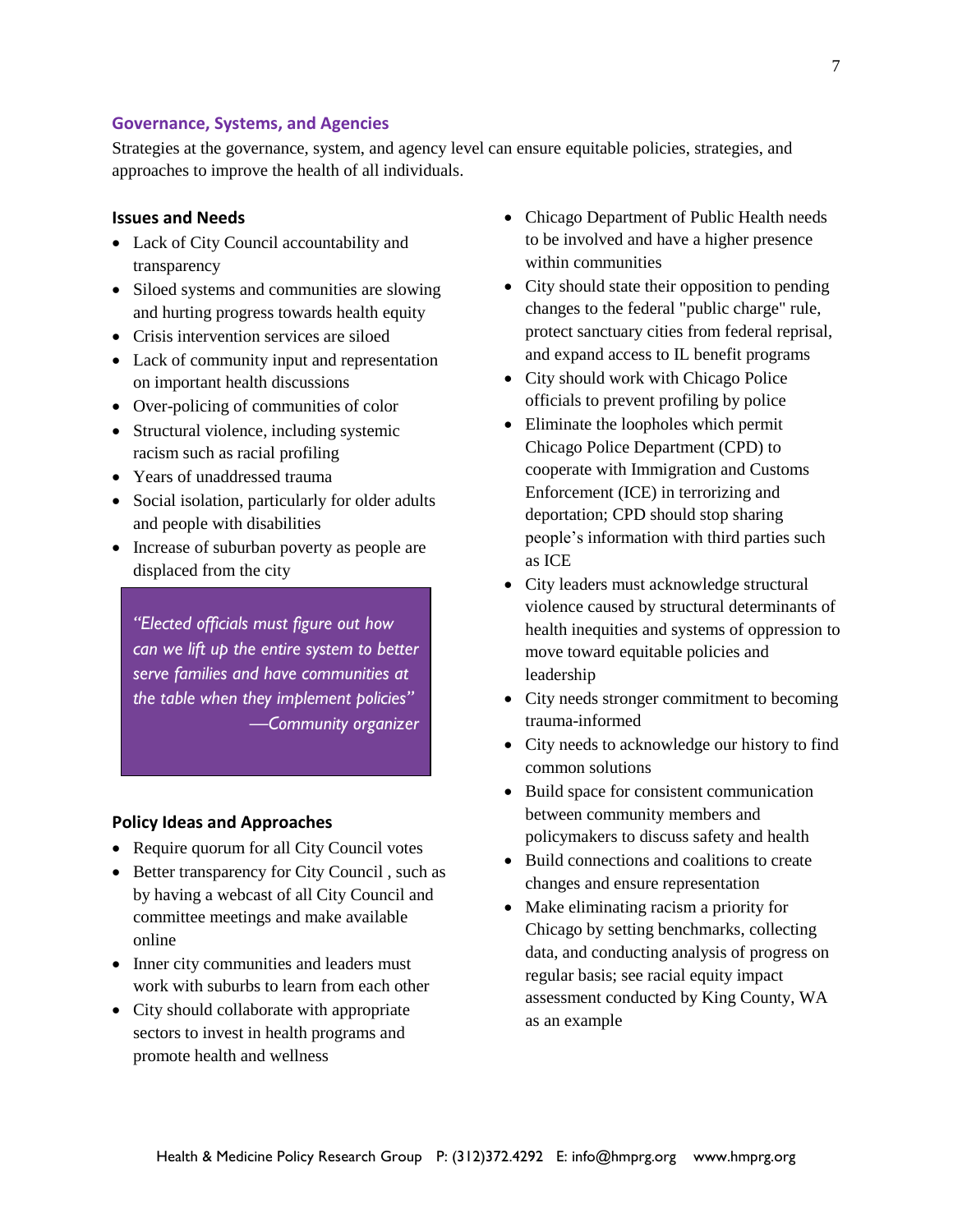#### **Health Inequities**

Health inequities are differences in health status and outcomes that are unfair, unjust, and remediable. Advancing health equity, by definition, requires readdressing health inequities.

#### **Issues and Needs**

- Health inequities are longstanding in Chicago and are caused by systemic inequities and systems of oppression
- Inequities in healthcare services and health outcomes are disproportionately experienced by people of color
- 17-year life expectancy gap across community areas in  $2016<sup>ix</sup>$
- Healthcare is often unaffordable for lowincome residents
- Lasting impacts of city's 2012 mental health clinic closures
- High rates of chronic diseases—diabetes, heart disease, stroke, and obesity—in communities of color
- City's asthma hospitalization rate among children, 0-5 years of age, is double the national rate, with African American and Latinx children disproportionately affected
- Lack of access to urgent care facilities and culturally-competent interpreters in healthcare settings
- Disinvestment and underinvestment in community mental healthcare needs

- Provide healthcare coverage for all, including undocumented adults, and ensure improved access to care in Medicaid
- State needs to move toward single-payer, universal healthcare for all Chicagoans, regardless of immigration status
- Improve the Medicaid eligibility determination and renewal system
- Increase reimbursement rates to secure participation of additional providers in Medicaid
- City can fund community-based outreach and enrollment assistance
- Invest in health programs in underinvested areas of the city
- Provide health educational programs, especially related to mental health and refugee trauma, for community members and health professionals
- Increase funding and staffing for healthcare safety-net services
- Provide re-entry support services to residents returning from the justice system upon their release including housing, job training, and mental health services
- Conduct a city-wide analysis to identify healthcare shortage areas
- Invest in interpreters, and enforce rules that do not allow for provider to discuss health concerns in another language from patients
- Fund mental health services and school-based violence prevention programs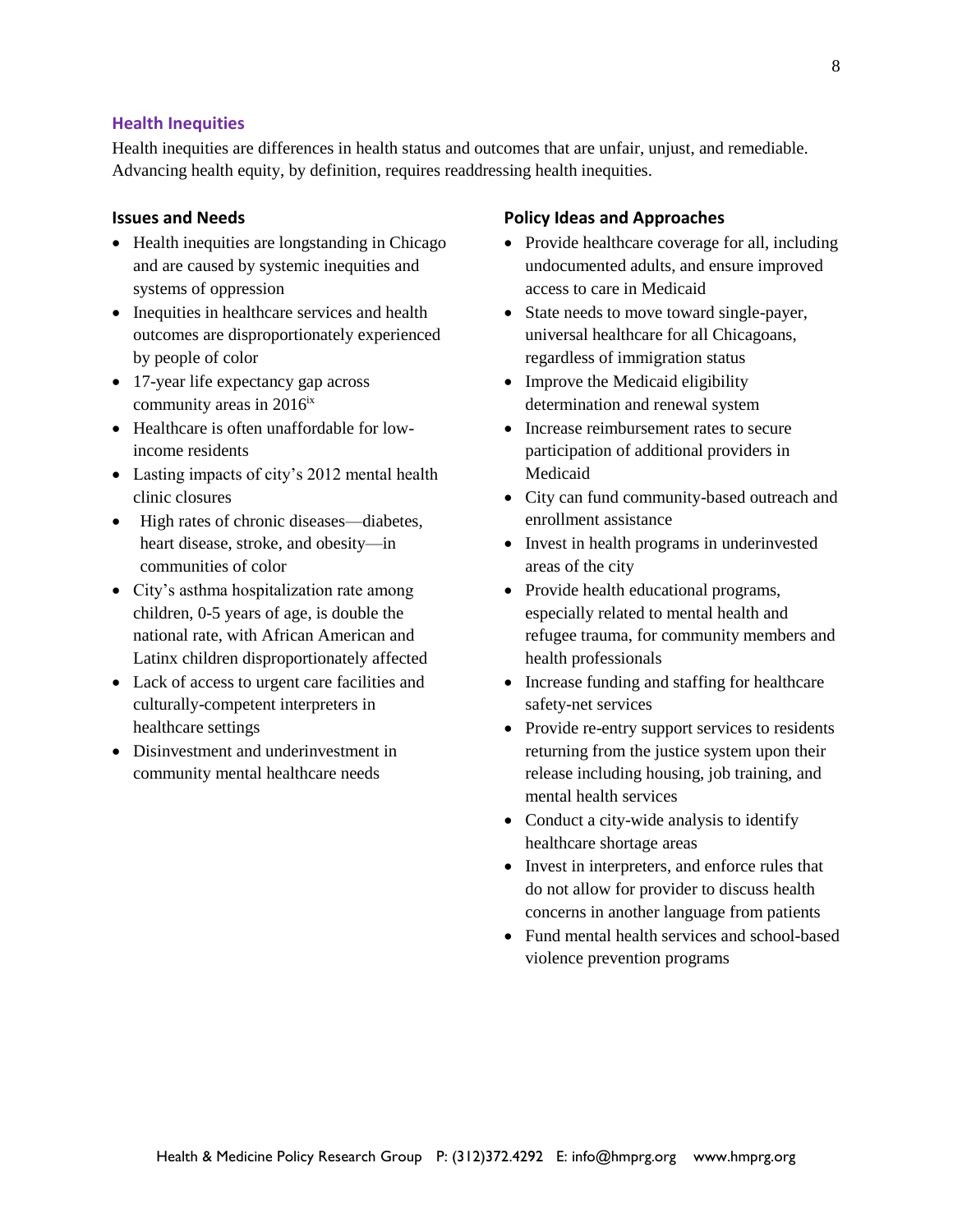## **Equitable Housing**

Ensuring all people have healthy and affordable housing that supports their wellbeing is essential for health equity.

#### **Issues and Needs**

- Rent has drastically increased in communities of color leading to rapid displacement and gentrification
- Lack of affordable, healthy housing for families
- Red lining, disinvestment, racism, and segregation are perpetuated to this day
- Stigma around affordable housing creates another layer of difficulty in navigating the housing system
- People cannot afford housing, and available affordable housing does not reflect family needs
- Many older homes contain lead in paint and water pipes
- City's planning does not reflect the needs of community
- Loan access remains inequitable, impossible for many low-income families
- Segregation negatively impacts distribution of resources, opportunity, and wealth

*"This is a story of two cities: the north side and south side." —Community member*

- Make public, healthy, equitable, diverse housing a policy goal
- Need affordable housing options that include two to three bedroom units for families (truly family-sized housing)
- City needs to support legislation that would lift the ban on rent control
- Once Illinois law is changed, pass rent control in Chicago
- Pass ordinance that would list what can be considered as just causes for evictions
- Require developers to build affordable housing in all developments
- City needs to acknowledge redlining, disinvestment/underinvestment, and racism underlying our lack of affordable housing
- Need investments in affordable housing for communities experiencing gentrification
- Remove stigma around what is defined as affordable housing
- Demand no "offsite affordable housing", no buyouts for Affordable Requirements **Ordinance**
- Set aside land for public housing
- Healthcare and hospitals paying for housing programs may be able to be expanded (example: UI hospital paying for housing)
- Invest in housing across south and west sides
- Need a strategic plan that replaces/repairs infrastructure that adds lead to our water
- Provide remediation grants and proactive inspections to identify homes with lead hazards poisoning
- Create green jobs for Black and Brown communities by building infrastructure including remediation of lead contamination
- City housing plan needs to reflect the needs of the community, including affordable wages, and secure necessary funds to accomplish goals
- Improve access to housing loans for people who have been historically left out of such opportunities
- Create opportunity for collaborations between different wards and neighborhoods to work on housing issues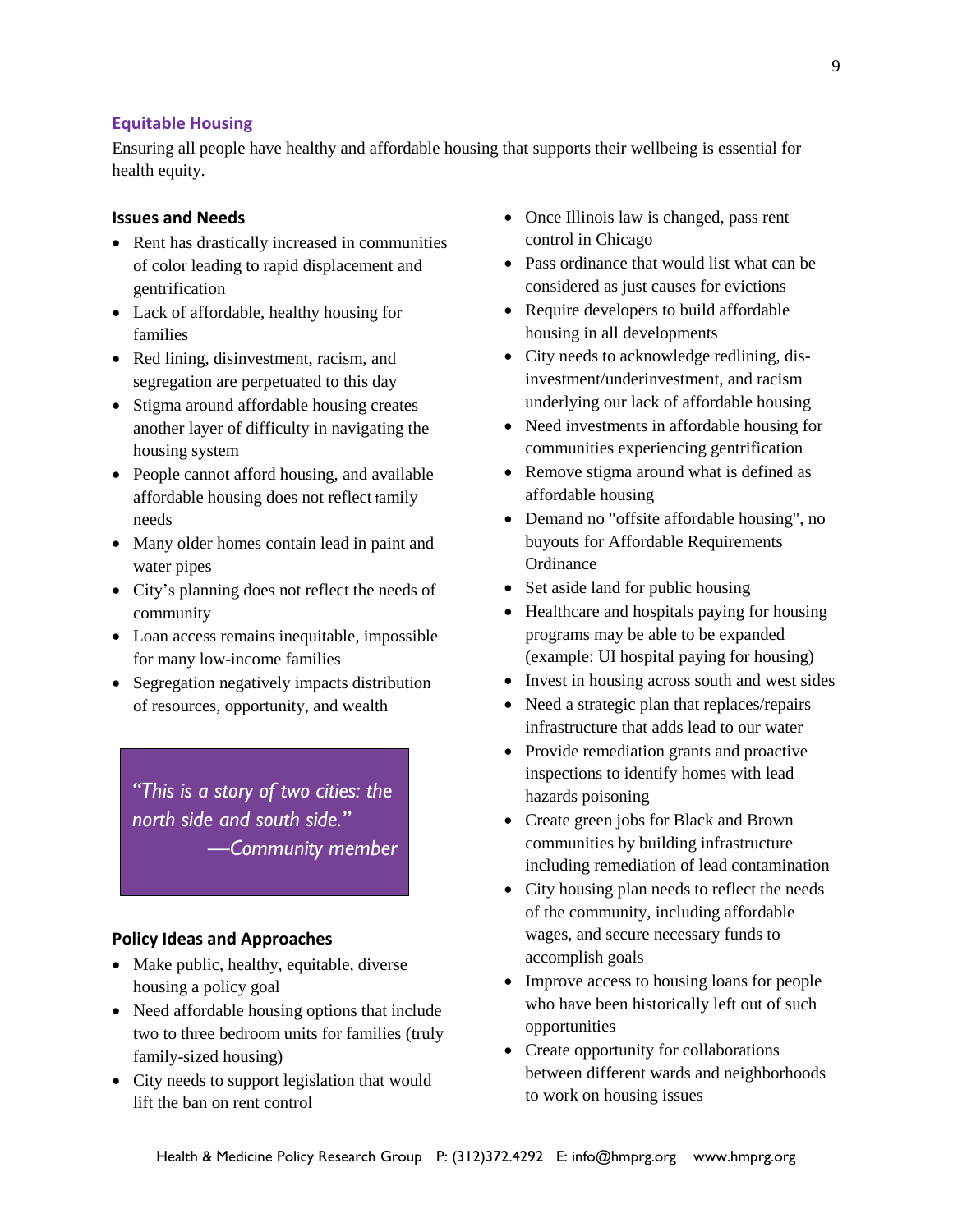## **Tax, Budget, Funding**

Advancing health equity requires ensuring tax systems and budgets are equitable for all neighborhoods and investing in underserved communities.

#### **Issues and Needs**

- Need secure funding for transportation services for all communities
- Local taxes with a regressive impact are increasing, which contributes to Black and Brown and low-income families leaving Chicago
- Current overall tax structure is inequitable, with Illinois' state and local taxes ranking  $8<sup>th</sup>$ most regressive nationally<sup>x</sup>
- Flat income tax at state level is a problem and is inequitable
- Tax system needs to redistribute wealth to promote equity for lower income people and the working class
- Lack of sufficient revenue contributes to poor funding of safety net services and austerity budgeting
- Unfair disinvestments in communities of color is evident in public spaces, including schools, parks, and stores

- Reconfigure the tax structure to raise taxes on higher income earners and lower taxes on middle and lower income earners by: 1) Instituting a progressive income tax system at the state level, and: 2) Fixing the broken property tax systems, which has been shown to be unfair, burdening people of color (structural racism) and people living in poverty (classism)<sup>xi</sup>
- Increase funding for safety net services
- Reform use of Tax Increment Financing (TIF) by: 1) Using TIF funding to fund new primary care facilities with mental and dental health included based on need; 2) Allow use of TIF funds for health, both physical and mental, services in schools; 4) Have transparency with TIF funding decisions; 5) Require TIF funds to be used for our schools, parks, and other spaces of public engagement; 6) Redistribute TIF funding from downtown area to the south and west sides; and 7) Use TIF funding and other state funding to create more jobs
- Invest in basic infrastructure—parks, schools, streets in an equitable manner
- Public parks need to have equitable programming in all parts of the city, and the city parks must be held accountable for providing such programming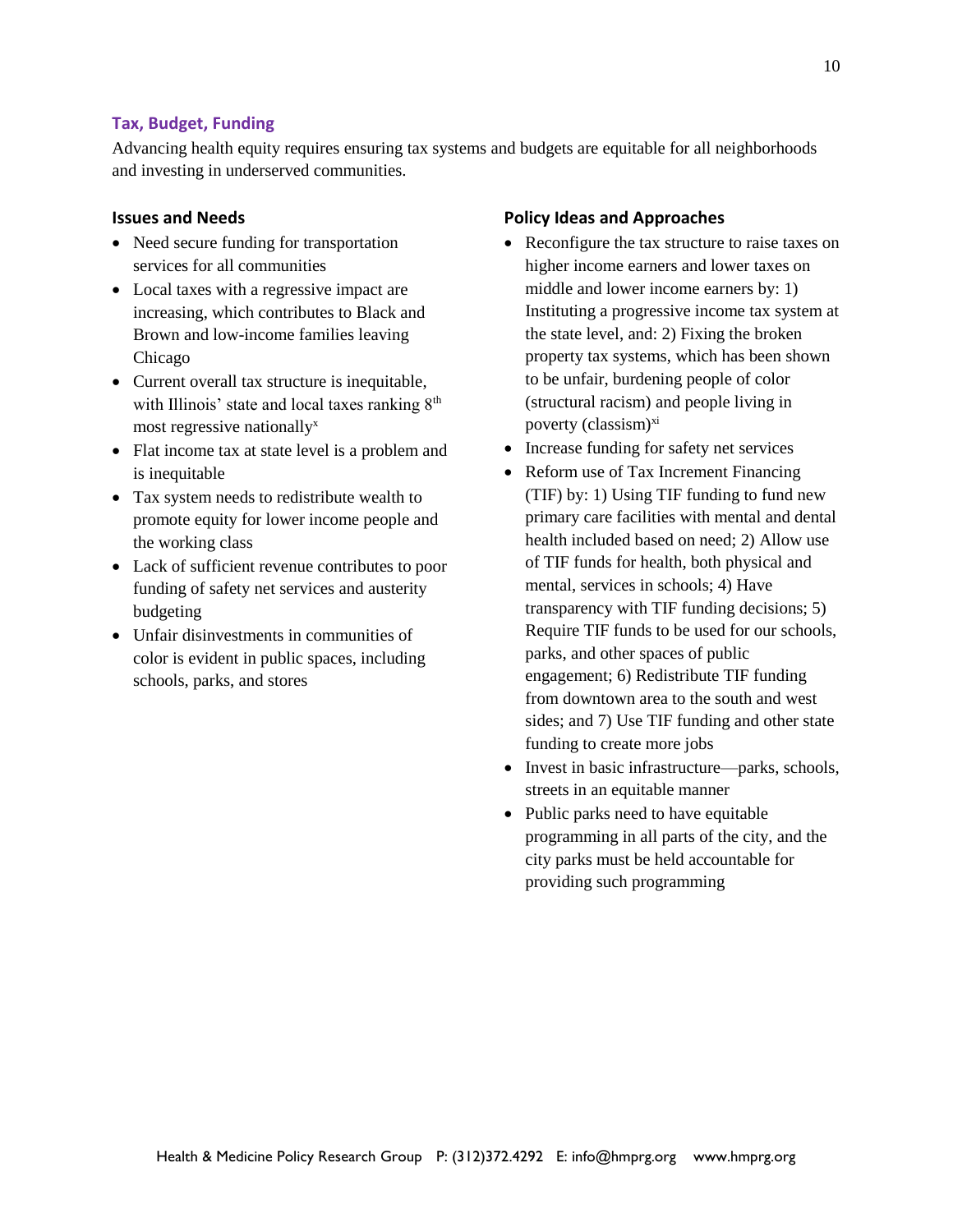## **Equitable Health Services**

Ensure that health services that keep communities healthy and safe are prioritized.

## **Issues and Needs**

- There are many areas where healthcare is inaccessible in terms of geographic access, quality care, and services
- Lack of early childhood health services
- Need better training for the people who serve Chicagoans and to increase hiring from communities
- Need more access to speciality care—mental health and oral healthcare
- Need financial support for healthcare staff
- Lack of funding for substance abuse programs and support
- Some healthcare clinics do not want to see patients with Medicaid
- Lack of mental health support; the 2012 closure of mental health clinics in communities of color has hurt our communities

- Expand key early childhood services (Early Intervention and Family Home Visiting)
- Train police and others that serve the City to better handle mental health cases
- Ensure the healthcare needs of uninsured, immigrants, minorities, veterans, and LGBTQ+ groups are met
- Increase funding for behavioral health services, oral health services, case managers, and navigators
- Need to increase and promote free care/walkin care services throughout City
- Increase funding to FQHC and other healthcare organizations to strengthen the safety net
- Pass incentives for health care systems to invest in underserved communities
- Provide training of FQHC staff in evidencebased interventions such as mindfulness, meditation, and yoga
- Have Medicaid reimburse for holistic services such as non-medical health and wellness services
- Improve coverage via Medicaid program by funding navigators to help people enroll
- Create and maintain programs to educate populations about health and accessing care (students, elders, church, etc.)
- Increase health literacy workshops
- Expand primary care to include mental health and dental services
- Ensure adequate incentives for providers to choose to become mental healthcare providers, such as loan forgiveness for providing services at schools
- Rebuild community mental health infrastructure
- Expand oral healthcare coverage and services